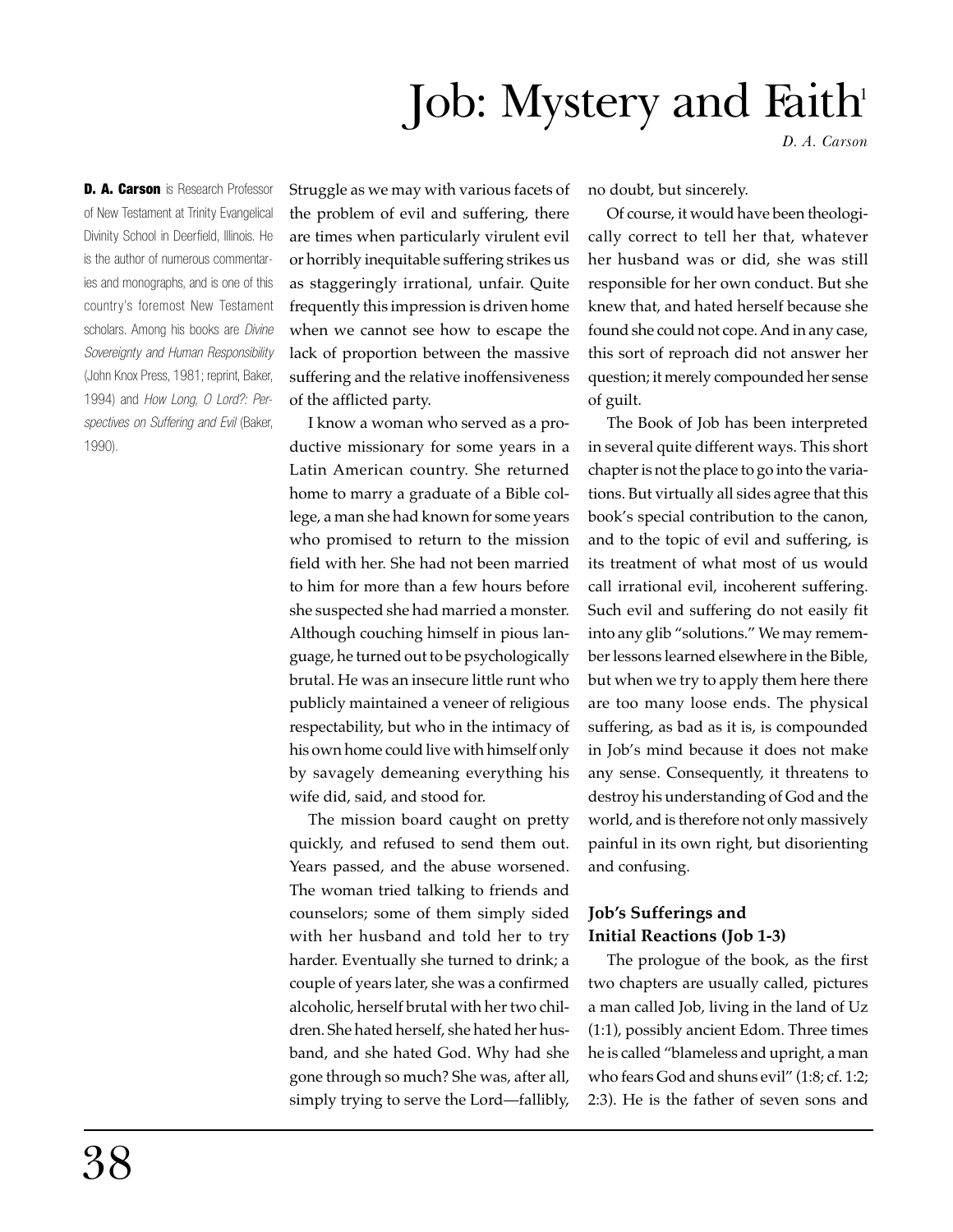three daughters, and enormously wealthy to boot. At a time when wealth was measured by livestock, he owned seven thousand sheep, three thousand camels, five hundred yoke of oxen, and five hundred donkeys: he was "the greatest man among all the people of the East" (1:3).

Not only so, he was unquestionably godly, even to the point of offering preemptive sacrifices on behalf of his children: "Perhaps my children have sinned and cursed God in their hearts," he reasoned (1:5). This, we are told, was no passing fancy, no faddish piety; this "was Job's regular custom" (1:5).

Behind the scenes, unknown to Job, Satan enters into a wager with God. God has presented Job as the prime example of a human being who truly loves God and his ways: "he is blameless and upright, a man who fears God and shuns evil" (1:8). Satan remains unconvinced. He charges that God has so protected Job, so made him prosper, that Job's "piety" is no more than knowing what side his bread is buttered on. Piety so surrounded by security can't prove much: "stretch out your hand and strike everything he has," Satan taunts God, "and he will surely curse you to your face" (1:11).

God takes up the wager, with only one restriction: Job himself is not to be harmed. Satisfied, Satan leaves and so operates behind the scenes that the Sabeans carry off the oxen and donkeys and murder the servants; a raging fire devours the sheep and their shepherds; the Chaldeans form raiding parties and carry off the camels, killing the herders; and a storm destroys the house where his children are having a party, killing all ten of them.

"At this, Job got up and tore his robe and shaved his head. Then he fell to the ground in worship and said: 'Naked I came from my mother's womb, and naked I will depart. The LORD gave and the LORD has taken away; may the name of the LORD be praised.' In all this, Job did not sin by charging God with wrongdoing" (1:20-22).

Satan is still not convinced. When the Lord points out that Job has still retained his integrity, Satan replies, "Skin for skin! … A man will give all he has for his own life. But stretch out your hand and strike his flesh and bones, and he will surely curse you to your face" (2:4-5). God takes up this challenge as well, but lays down one restriction: Job's life must be spared.

Not knowing what has gone on in the courts of heaven, Job finds himself afflicted with painful sores from the crown of his head to the soles of his feet. In complete degradation, he sits in the ash pit and scratches his scabs with a piece of broken pottery. To make his misery infinitely worse, his wife, whose suffering must be not much less than Job's, throws in the towel: "Are you still holding on to your integrity? Curse God and die!" (2:9). But Job rebukes her, and reasons, "Shall we accept good from God, and not trouble?"

The writer concludes: "In all this, Job did not sin in what he said" (2:10).

The prologue concludes by introducing Job's three friends, Eliphaz, Bildad, and Zophar, who hear of his suffering and agree "to go and sympathize with him and comfort him" (2:11). In the custom of the day, they display their distress by crying loudly, tearing their robes, and sprinkling dust on their heads. And then they do the wisest thing they could have done, certainly much wiser than all the speeches they will shortly deliver: for seven days and seven nights, they keep silence, awed by the depths of Job's misery.

That is the substance of the prologue.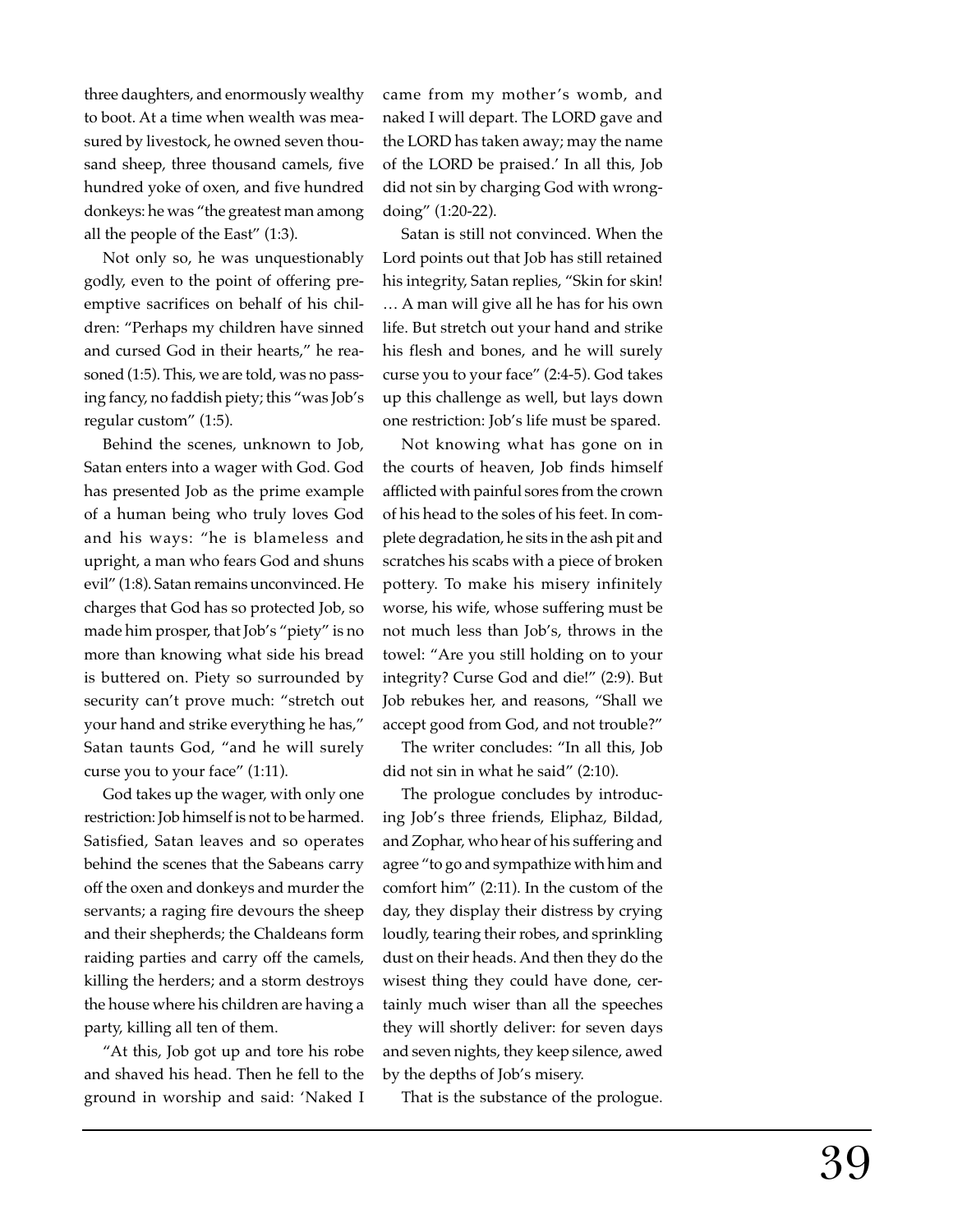But the picture of Job in these two chapters, it is sometimes argued, is so much at variance with the picture of Job in the bulk of the book that it must have come from a different author. Perhaps someone added the great speeches to a fairly simple morality story; or perhaps someone added the morality story to the great flights of oratory recorded in the speeches. But such theories solve nothing, for *someone* put together the speeches with the prologue and epilogue, and if that person did not detect an insuperable difficulty, then why should we think that an original writer would find an insuperable difficulty? Such source theories, even if right, do not solve the theological problem: the book as we have it stands or falls as a literary whole, for that is the only form in which it has come down to us.

A more subtle explanation of the prologue has recently been advanced by Athalya Brenner.<sup>2</sup> She argues that both the prologue and the epilogue (42:7-17) are written with self-conscious irony. Although formally they uphold the assumption that good men should be healthy and wealthy, that righteousness "pays" even in this world, and that the final proof is in the closing verses where Job turns out to be better off than he was before he began his ordeal, in fact the writer is so extravagant in his presentation that one has to believe he has his tongue firmly jammed in his cheek. The stylized numbers—seven sons, three daughters, seven thousand sheep, and so forth—plus the repeated emphasis on Job's goodness (1:1, 8; 2:3), even the preemptive sacrifices, all attest that Job is so extravagantly good as to be unbelievable. It is far easier, Brenner argues, to see the prologue and epilogue as exercises in irony. The author is quietly mocking the standard approaches to obedience and blessing, disobedience and punishment. It turns out, therefore, that the prologue and epilogue are not in any tension with the bulk of the book: the author raises questions about unjust suffering, and leaves plenty of room for mystery—whether in the speeches of Job and his friends, including God's response, or in the profoundly ironic prologue and epilogue.

I confess I am thoroughly unconvinced by this creative interpretation. For a start, it guts the Book of Job, robbing it of any punch. Unless Job really is a very good man and singularly blessed in every realm, the problem of unjust suffering is not made to stand out very acutely. Why blessings are poured out on Job in the end, instead of ending the story at 42:6 with Job's repentance but with no restoration to health and prosperity, I shall discuss at the end of the chapter.

Above all, Brenner finds evidence for irony in various stylized forms of expression. But stylized forms of expression can function in other ways than to signal irony. There is a sense in which the entire book is stylized, whether the prologue and epilogue, which are written in prose, or the speeches, written in poetry. The material is presented as a drama; the stylizations are part of the technique to heighten the tension and to present the case in the strongest possible form.

Indeed, as we shall see, the main themes of the prologue and the epilogue, taken at face value, enhance the significance of the book. But before summarizing some of these themes, it is important to pause at chapter 3.

Chapter 3 is the record of Job's first "speech" (the term sounds terribly formal and pompous for what is, in fact, a lament; but I shall use "speech" to refer to all the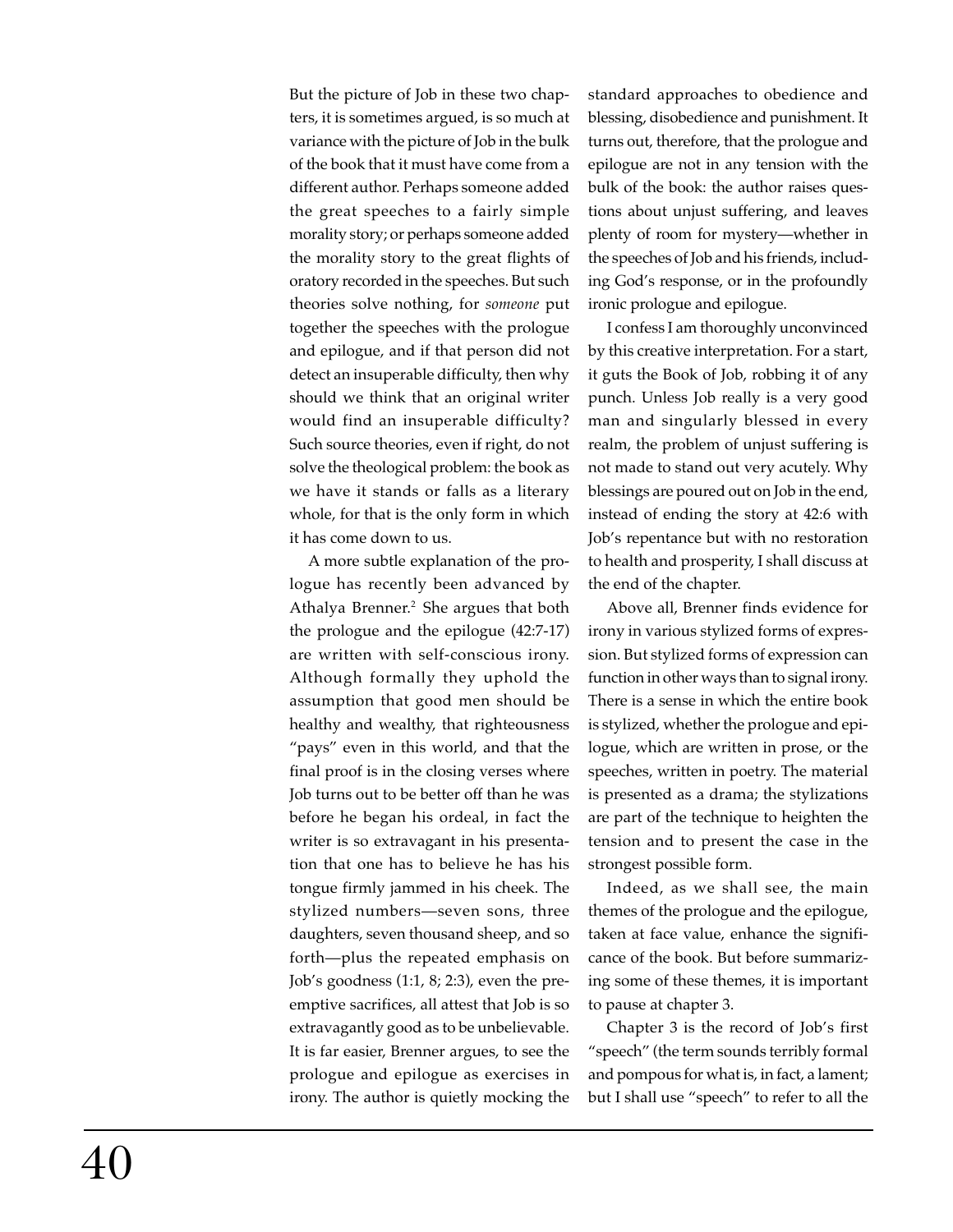lengthy interchanges that run to the end of the chap. 41). It is something of a transition. Like the rest of the speeches, it is written in poetry. Nevertheless, Job does not reply to the charges of his friends, nor does he yet challenge God to explain himself. Chapter 3 is Job's lament: like Jeremiah (20:14-18), he wishes he had never been born. "May the day of my birth perish, and the night it was said, 'A boy is born!' That day—may it turn to darkness; may God above not care about it; may no light shine upon it" (3:3-4).

Job's lament turns to the unanswerable "whys," but still more as lament than as angry indignation: "Why is light given to those in misery, and life to the bitter soul, to those who long for death that does not come…?" (3:20-21). "Why is life given to a man whose way is hidden, whom God has hedged in?" (3:23). Then follows a somewhat astonishing admission: "What I feared has come upon me; what I dreaded has happened to me. I have no peace, no quietness; I have no rest, but only turmoil" (3:25-26).

The stage is thus set for the interchanges between Job and his three friends. But before surveying them, it will prove useful to summarize some of the points the book has made so far.

(1) The Book of Job frankly insists that suffering falls within the sweep of God's sovereignty. The reader understands, as Job does not, that Job's afflictions owe everything to the exchange between God and Satan. Satan himself recognizes his limitations: he has to secure permission to afflict Job. He charges God with "putting a hedge" around Job to protect him. Only when God grants permission can Satan lash out at Job's family and livelihood. Even then he must secure separate permission to strike Job's body.

Intuitively, Job recognizes that nothing of the sort could have happened to him without God's sanction. He feels trapped, "hedged in"; but he sees that it is *God* who has hedged him in (3:23). All the while he has enjoyed a hedge around him, protecting him; now that it is gone, he feels hedged in. Even so, he does not rush to the conclusion that an enemy has done this outside God's sanction. Job asks, rhetorically, "Shall we accept good from God, and not trouble?" (2:10).

In short, all forms of dualism are radically rejected. Job will not resort to easy comfort about this not really being the will of God: it must be the work of Satan. Of course, it *was* the work of Satan. But in God's universe, even Satan's work cannot step outside the outermost boundaries of God sovereignty. While that is what raises the problem, it is also what promises hope.

(2) The emphasis on Job's goodness is meant to highlight the fact that there is such a thing as innocent suffering. This means more than that not all suffering is directly related to a specific sin; it means that some suffering in this world is not directly related to any sin. Undoubtedly one can posit indirect connections by appealing to other Scriptures about the fall and the universality of sin. But they do not rob the Book of Job of the point being strongly emphasized: the link between suffering and retribution found in, say, Deuteronomy, Proverbs, and Romans, is never so mathematically rigid, so symmetrically precise, as to rule out the kind of suffering this book considers.

Intuitively, we know it is so. When a father rapes his six-year-old daughter, in what conceivable sense is the daughter "responsible"? Of course, her suffering is the result of sin—someone else's sin. But that is exactly what makes her the inno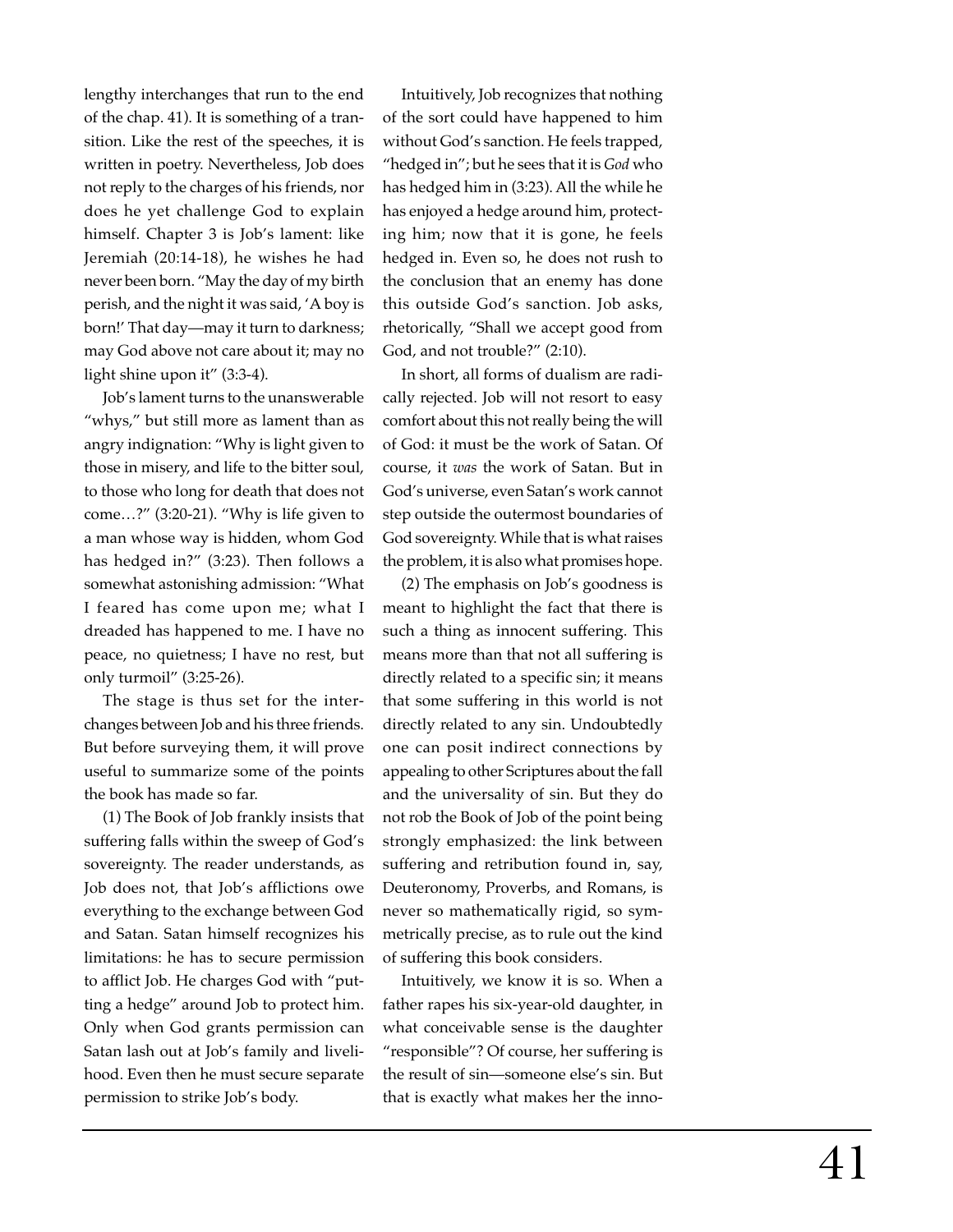cent victim. Doubtless she is not innocent on any absolute scale. Six-year-old girls cannot possibly be innocent on any absolute scale: they take after their parents. But what sin has the girl committed that makes her incestuous rape an appropriate "retribution"?

The losses Job faced were, on the natural plane, the result of a mixture of human malice (the Sabeans, the Chaldeans) and of natural disasters (the fire, the wind). But behind them stood Satan; and behind Satan stood God himself. In a theistic universe, it could scarcely be otherwise, if God is the God described in the Bible. Undoubtedly there were public renegades and socially revolting sinners who, we might have thought, deserved the reverses Job suffered. But they happened to Job, whom God himself puts forward as "blameless and upright, a man who fears God and shuns evil." Although the Bible insists that all sinners will (eventually) suffer, it does not insist that each instance of suffering is retribution of sin. Doubtless if this were not a fallen world, there would be no suffering; but just because it is a fallen world, it does not follow that there is no innocent suffering.

The Book of Job will not let us off the hook: there is such a thing as innocent suffering.

(3) The degree to which we struggle with this question is likely to be related to the extent of our own sufferings. That Job can say, "What I feared has come upon me; what I dreaded has happened to me" (3:25) is not a sign that he did not *really* trust God, and therefore he got what he deserved: that would subvert the purpose of the entire book—in the third chapter, at that! The purpose of these words, rather, is to show that Job had already thought about these matters. He was no amateur

in the things of God. He had thought enough about them to know that, from his own observation, from his own knowledge of God, he could not consider himself exempt from the possibility of disastrous loss. Such loss was what he feared. To that extent, he was prepared for it; probably that prepared mind was also one of the reasons why his initial responses are so entirely noble.

But thinking through the theology of suffering, and resolving in advance how you will respond, however praiseworthy the exercise, cannot completely prepare you for the shock of suffering itself. It is like jumping into a bitterly cold lake: you can brace yourself for the experience all day, but when you actually jump in, the shock to your system will still snatch your breath away.

(4) God does not blame us if in our suffering we frankly vent our despair and confess our loss of hope, our sense of futility, our lamentations about life itself. One cannot read chapter 3 without recalling that God will later excoriate the miserable comforters, but insist that Job himself said right things (42:7).

Of course, it is possible in grief and misery to say the wrong things, to say blasphemous things. Job's wife is not praised for her counsel: "Curse God and die!" (2:9). But within certain boundaries, yet to be explored, it is far better to be frank about our grief, candid in our despair, honest with our questions, than to suppress them and wear a public front of puffy piety. God knows our thoughts in any case. Whatever "resolution" the Book of Job provides turns on Job's questions and God's responses. Without the questions, there would have been no responses.

(5) Already the theme of mystery has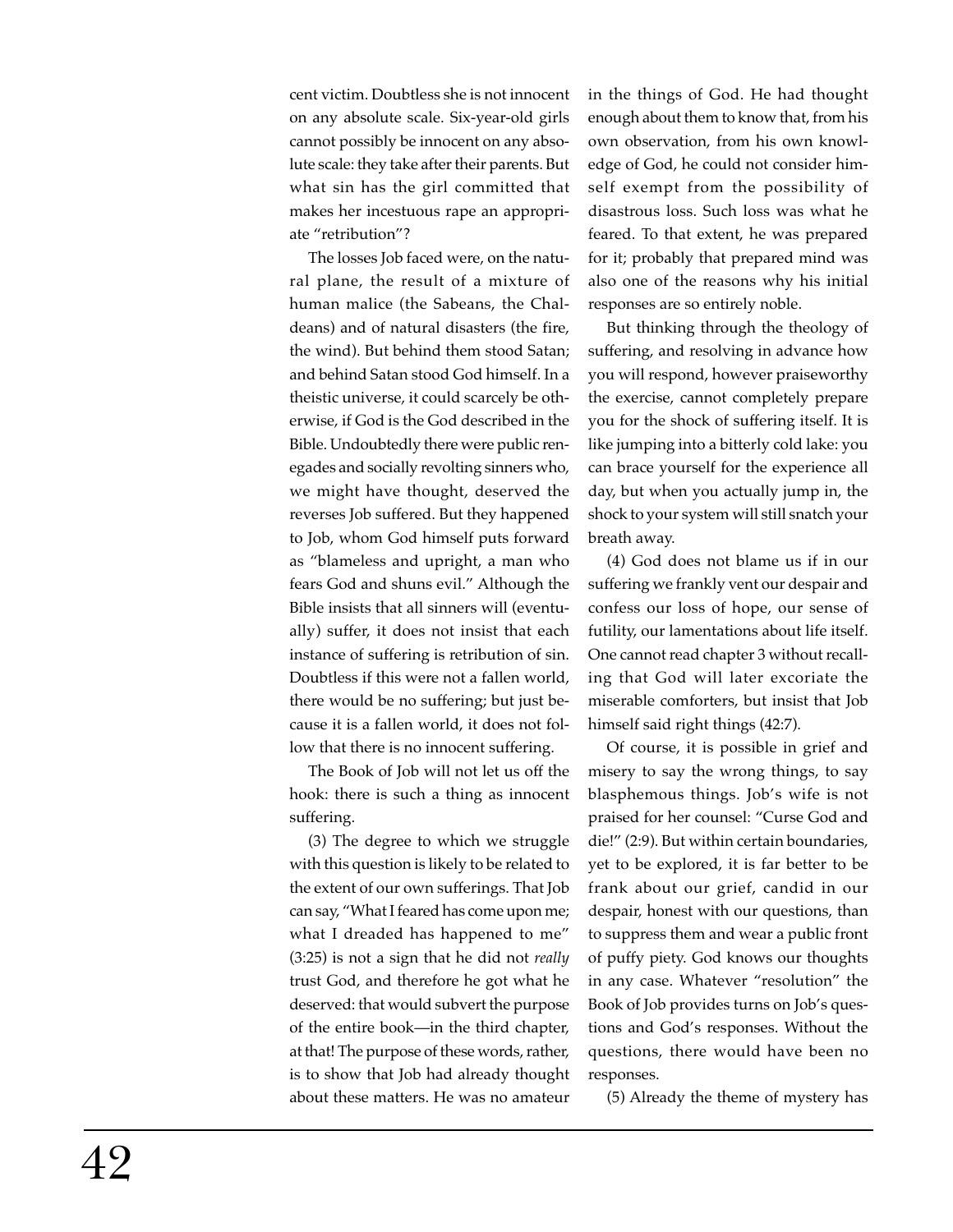intruded. Neither at the beginning of the affliction nor at the end does God tell Job about Satan's challenge and his own response. Indeed, had he done so, the purpose of the affliction would have been subverted. God's intent, (the readers know) is to show that a human being can love God, fear God, and pursue righteousness without receiving any prompt reward. This pursuit of God is therefore independent of material comfort; it may be in defiance of material comfort. Satan's thesis, that all religious interest is ultimately grounded in self-interest, or worse, in mercenary commitment, is thus shown to be false. But Job himself is not permitted to see this dimension to his suffering. As far as he is concerned, he faces inscrutable mystery.

(6) That is why Job's initial lament, and his later questions, must be placed within the right framework. At no point does Job abandon faith in God; at no point does he follow his wife's advice to curse God. It is precisely because he knows God to be there, and to be loving and just, that he has such a hard time understanding such injustice. Job wrestles with God, he is indignant with God, he challenges God to come before him and provide some answers; but all his struggles are the struggles of a believer. That is why Job can be praised, by God himself, for saying the right things: at least he spoke within the right framework. His miserable friends did not. We shall have occasion to return to this point in the next section, to learn what it tells us today.

## **Job's Plaintive Outrage and His Miserable Comforters (Job 4-31)**

Job's lament is all the encouragement his three friends need to break their silence. The way the drama is set out, each

of them—Eliphaz, Bildad, and Zophar have a go at Job, trying to correct his theology and lead him to repentance. After each speaks, Job himself replies. Then the entire cycle is repeated, and starts to be repeated yet again. The third cycle sputters out with a short contribution from Bildad (25:1-6); Zophar never does contribute to the third round. By this time, Job is really indignant, and makes a lengthy speech (chaps. 26-31) that silences his interlocutors without convincing them.

Job and his friends represent deeply entrenched and opposed positions on the questions surrounding Job's sufferings. To simplify a bit, we may summarize their positions.

(1) *Job's friends offer glib answers and a condemning spirit.* The heart of their theological position is summed up by Eliphaz's question: "Consider now: Who, being innocent, has ever perished? Where were the upright ever destroyed? As I have observed, those who plow evil and those who sow trouble reap it" (4:7-8).

(2) *Job responds with self-justification and hard questions.* He is guilty of nothing that can justify such suffering. The readers know this to be true: Job is suffering because God is demonstrating his servant's spiritual integrity to Satan, not because Job is being punished.

But to feel the weight of their arguments, we need to follow the line of some of their speeches. Eliphaz begins with a sly swipe at Job's distress. After all, Job has offered advice and help to many others who have suffered. "But now trouble comes to you, and you are discouraged; it strikes you, and you are dismayed" (4:5). The charge is more than mere inconsistency, as the next verse shows: there is an ironic suggestion that Job is guilty of rank hypocrisy. "Should not your piety be your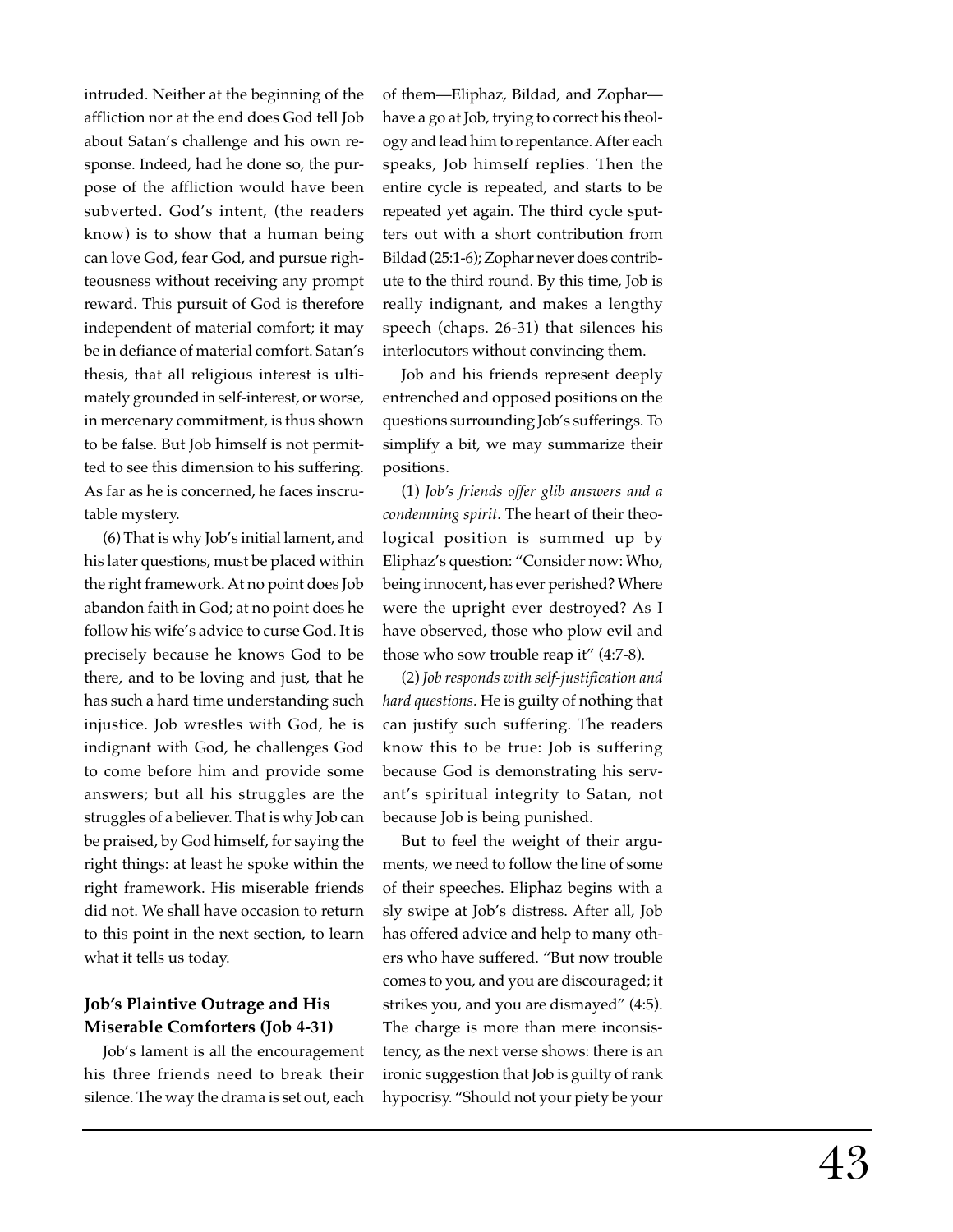confidence and your blameless ways your hope?" (4:6). By itself, the question could be taken as a form of encouragement, a gentle compliment. But the next verses, already cited, show it is all a trap: "Who, being innocent, has ever perished?" And so the question itself becomes rather nasty sarcasm.

Reason alone is not enough for Eliphaz. He claims he learned the truths he enunciates in a vision of the night. The form that appeared to him asked, "Can a mortal be more righteous than God? Can a man be more pure than his Maker?" (4:17). In itself, of course, the question points to something important: we need to exercise humility when we approach God on these difficult questions. But Eliphaz applies it more strongly. Fools and reprobates are destroyed by God: he is so holy that he devours them while they scramble around in futility. "But if it were I," suffering as you are, Job, "I would appeal to God; I would lay my cause before him" (5:8). I would recognize him as the One who is also capable of restoring his people. I would shut my mouth, confess my sin, and plead for his deliverance. "Blessed is the man whom God corrects; so doe not despise the discipline of the almighty. For he wounds, but he also binds up; he injures, but his hands also heal. From six calamities he will rescue you; in seven no harm will befall you" (5:17-19). In other words, Job, if you confess your sin, and plead God's goodness, you will find yourself restored to your former comforts. "We have examined this, and it is true," Eliphaz rather grandly proclaims. "So hear it and apply it to yourself" (5:27).

But Job will not be put off so easily. For a start, he resents his friends' lack of compassion, their winking condescension. "A despairing man should have the devotion

of his friends, even though he forsakes the fear of the Almighty. But my brothers are as undependable as intermittent streams, as the streams that overflow" (6:14-15). Job can see through his friends' unexpressed fears: if the universe is not as ordered as they would like to think it is, then *they themselves cannot count on security:* "Now you too have proved to be of no help; you see something dreadful and are afraid"  $(6:21)$ .

His plea is emotional, and pitiable: "But now be so kind as to look at me. Would I lie to your face [i.e., by hiding sins]? Relent, do not be unjust; reconsider, for my integrity is at stake" (6:28-29).

Job reviews his sufferings again. All he wants is to die before he is tempted to deny the words of the Holy One (6:10). Eventually, he turns to God and begs for pity: "Remember, O God, that my life is but a breath; my eyes will never see happiness again" (7:7). But he is not willing to concede that what he is suffering is only fair: "I will not keep silent; I will speak out in the anguish of my spirit, I will complain in the bitterness of my soul" (7:11). He begs God to back off, to let him die; his days have no meaning. Why pick on me? he asks, in effect. Why pick on any man in this way (7:17-19)?

Job does not claim sinless perfection. He simply argues that any conceivable sin he may have committed does not justify being made a target of the Almighty. "If I have sinned, what have I done to you, O watcher of men? Why have you made me your target? Have I become a burden to you?" (7:20).

All this is too much for Bildad. He cannot rise to the sly poetry of Eliphaz, nor claim any midnight vision in which to ground the authority of his opinion. He simply reiterates, forcefully, the traditional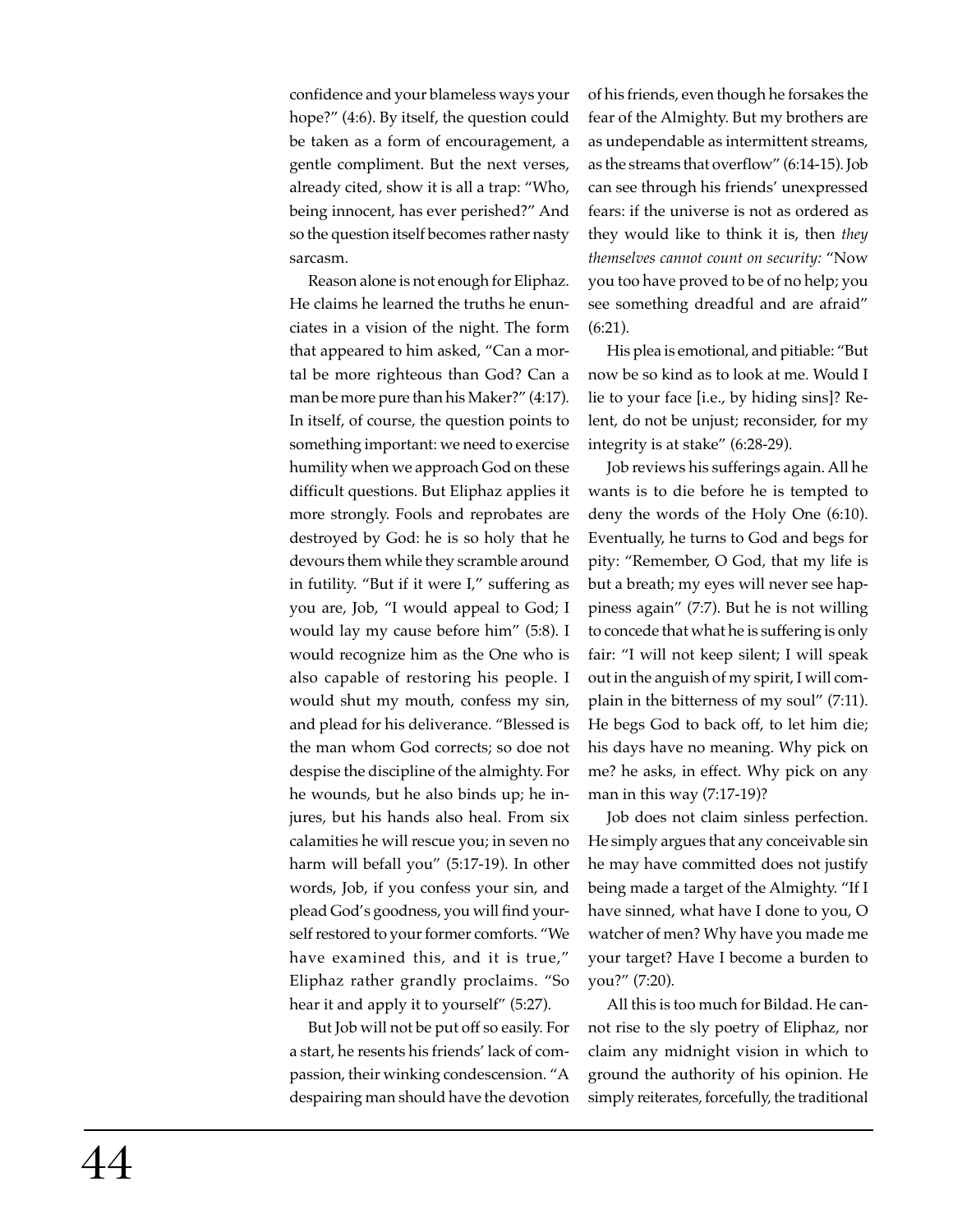answers. "How long will you say such things?" he asks Job. "Your words are a blustering wind. Does God pervert justice?" (8:2-3).

That is the nub of the problem. Job is so sure he has suffered undeservedly that he is only a whisker from charging God with injustice. It must be, rather, that God is just, and his justice prevails. If you suffer, it is because you deserve it; on the other hand, Bildad assures Job, "if you are pure and upright, even now he will rouse himself on your behalf and restore you to your rightful place" (8:6). Any fool can see the implication: that God has not restored Job to his rightful place proves that Job must be impure, unrighteous. The only alternative is that God is unjust; and that is unthinkable.

With Bildad's fundamental assumption—that God is just—Job has no quarrel. "Indeed, I know that this is true" (9:2), he protests; he has never denied it. "But how can a mortal be righteous before God?" In its context, this question does not ask how a mortal can be pure or holy before God, but how a mortal can be *vindicated* before God. Take it as a given that God is just, Job says. But my problem is that in this case I too am just; I am suffering unfairly. But how can I prove it to God? How can I be vindicated before him? "Though one wished to dispute with him, he could not answer him one time out of a thousand. His wisdom is profound, his power is vast. Who has resisted him and come out unscathed?" (9:3-4).

Job's problem is not that God is simply too distant, but that Job could not win even though he is quite certain he is suffering innocently. (And again, his readers know he is right on the latter score!) Job himself surveys some of the evidence that attests God's greatness and concludes:

"How then can I dispute with him? How can I find words to argue with him? Though I were innocent, I could not answer him; I could only plead with my Judge for mercy" (9:14-15). Indeed, all the references to God's power can be read another way, Job argues. "Even if I summoned him and he responded, I do not believe he would give me a hearing. He would crush me with a storm and multiply my wounds for no reason. He would not let me regain my breath but would overwhelm me with misery. If it is a matter of strength, he is mighty? And if it is a matter of justice, who will summon him?" (9:16-19). The evidence of Job's misery suggests that God is sovereign, all right and cruel. God is so sovereign that even Job's speech would be constrained in any trial: "Even if I were innocent, my mouth would condemn me; if I were blameless, it would pronounce me guilty" (9:20).

Job is not denying that God is sovereign; far from it. "When a land falls into the hands of the wicked," Job argues, it is God himself who "blindfolds its judges. If it is not he, then who is it?" (9:24). Not for Job some glib theodicy about God simply letting nature take its course, about God not being strong enough or farseeing enough or powerful enough to bring about the good. God is so sovereign that he brings about the bad as well as the good. And that is just the problem: if I also believe that God is just, how can I answer him? "It is all the same; that is why I say, 'He destroys both the blameless and the wicked'" (9:22).

So Job returns some of the vitriol to his friends. No matter how pure he is, his friends would find him impure: their position demands it. "Even if I washed myself with soap and my hands with washing soda, you would plunge me into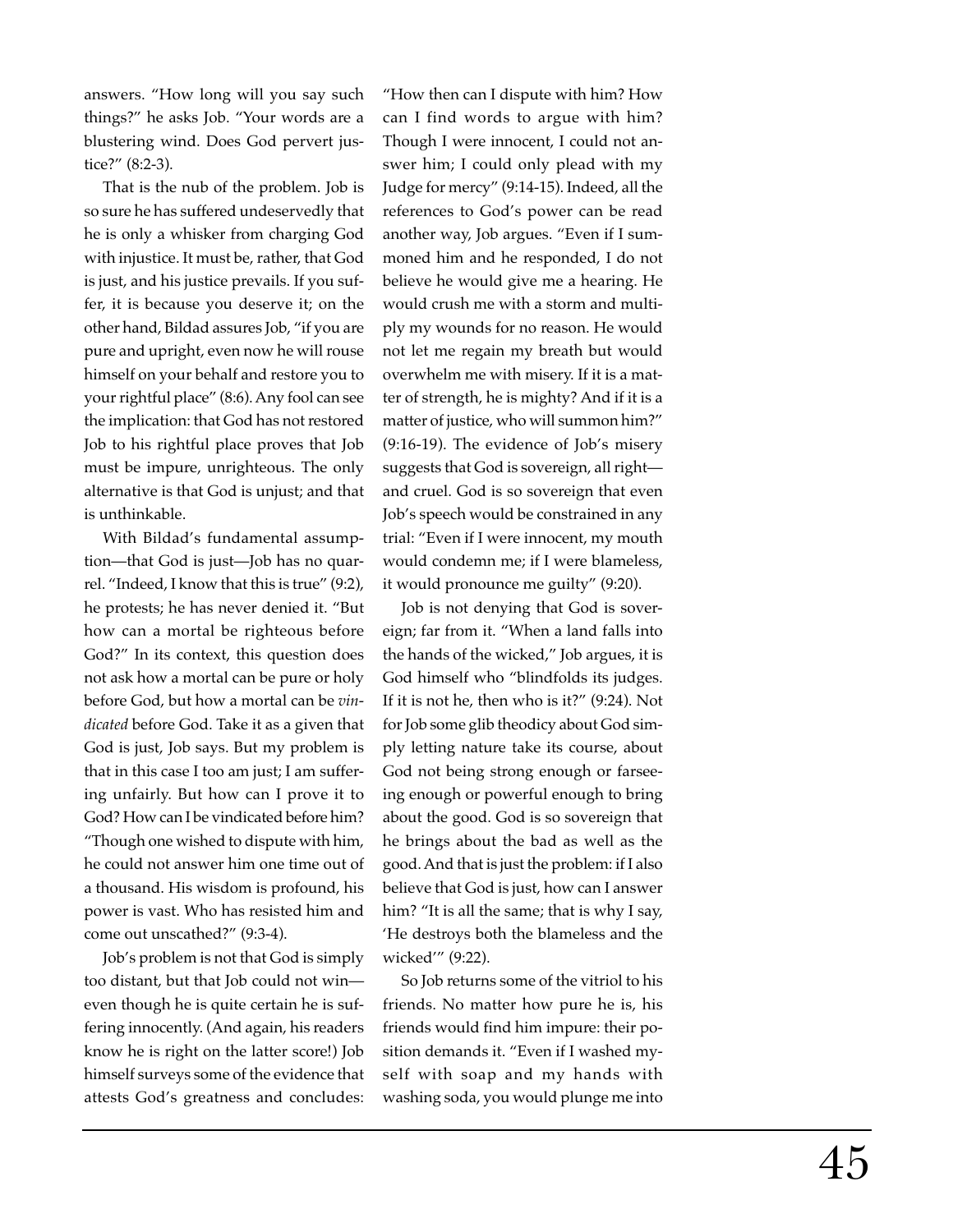a slime pit so that even my clothes would detest me" (9:30-31).

Again Job turns from his friends to address God, speaking out in the bitterness of his soul (10:1). "Does it please you to oppress me, to spurn the work of your hands, while you smile on the schemes of the wicked?" (10:3), he asks. "Are your days like those of a mortal of your years like those of a man, that you must search out my faults and probe after my sin though you know that I am not guilty and that no one can rescue me from your hand?" (10:5-7). The truth of the matter, Job insists, is that God gave him life, showed him kindness, and providentially watched over him (10:12), only to set him up for this tragedy. Why bring Job to birth in the first place if God knew he was to end up this way? "Why then did you bring me out of the womb? I wish I had died before any eye saw me" (10:18).

Zophar weighs in. He paints a picture of God in grandiose and transcendent terms. Job's talk, in his view, is appalling. How dare any mortal tell God, "My beliefs are flawless and I am pure in your sight" (11:4)? Job has been begging God to speak, to provide an explanation. "Oh, how I wish that God would speak," Zophar agrees, "that he would open his lips against you" (11:5). God is so holy and transcendent, and Job so flawed and sinful, that Job's suffering is in fact much less than the measure of his guilt. Job's sin is so great God has forgotten some of it. Can't Job concede that this unfathomably great God cannot be duped or tricked? "Surely he recognizes deceitful men; and when he sees evil, does he not take note?" (11:11).

Job replies with scorn: "Doubtless you are the people, and wisdom will die with you!" (12:2). He sees through them: "Men at ease have contempt for misfortune as the fate of those whose feet are slipping" (12:5). "If only you would be altogether silent! For you, that would be wisdom" (13:5). If they are going to rabbit on with such rubbish, they should return to the only wisdom they have displayed so far, the wisdom of the first seven days: they should shut up.

Job reiterates several points. None can escape this God; there is plenty of evidence for suffering that has nothing to do with punishment ("Man born of woman is of few days and full of trouble," 14:1); Job himself is innocent, and is certain that in a fair trial he would be vindicated (13:18).

The second cycle of speeches begins, and then the third. There is not space here to survey them, not to detail Job's responses to his "miserable comforters" (16:2). But several things must be said in summary.

(1) Job's friends have a tight theology with no loose ends. Suffering is understood exclusively in terms of punishment or chastening. There is no category for innocent suffering: in their understanding, such a suggestion besmirches the integrity of the Almighty.

(2) Although they are quick to defend God and say many wonderful things about him, their arguments are cast in tones so condescending to Job that one begins to lose patience with them. There is very little hint of compassion, empathy, honest grief. The defense of God can be unbearably hard.

(3) Job's arguments must not be confused with the atheism of Bertrand Russell, the challenge of David Hume, the theological double-talk of Don Cupitt, or the poetic defiance: "I am the master of my fate! I am the captain of my soul!" Job's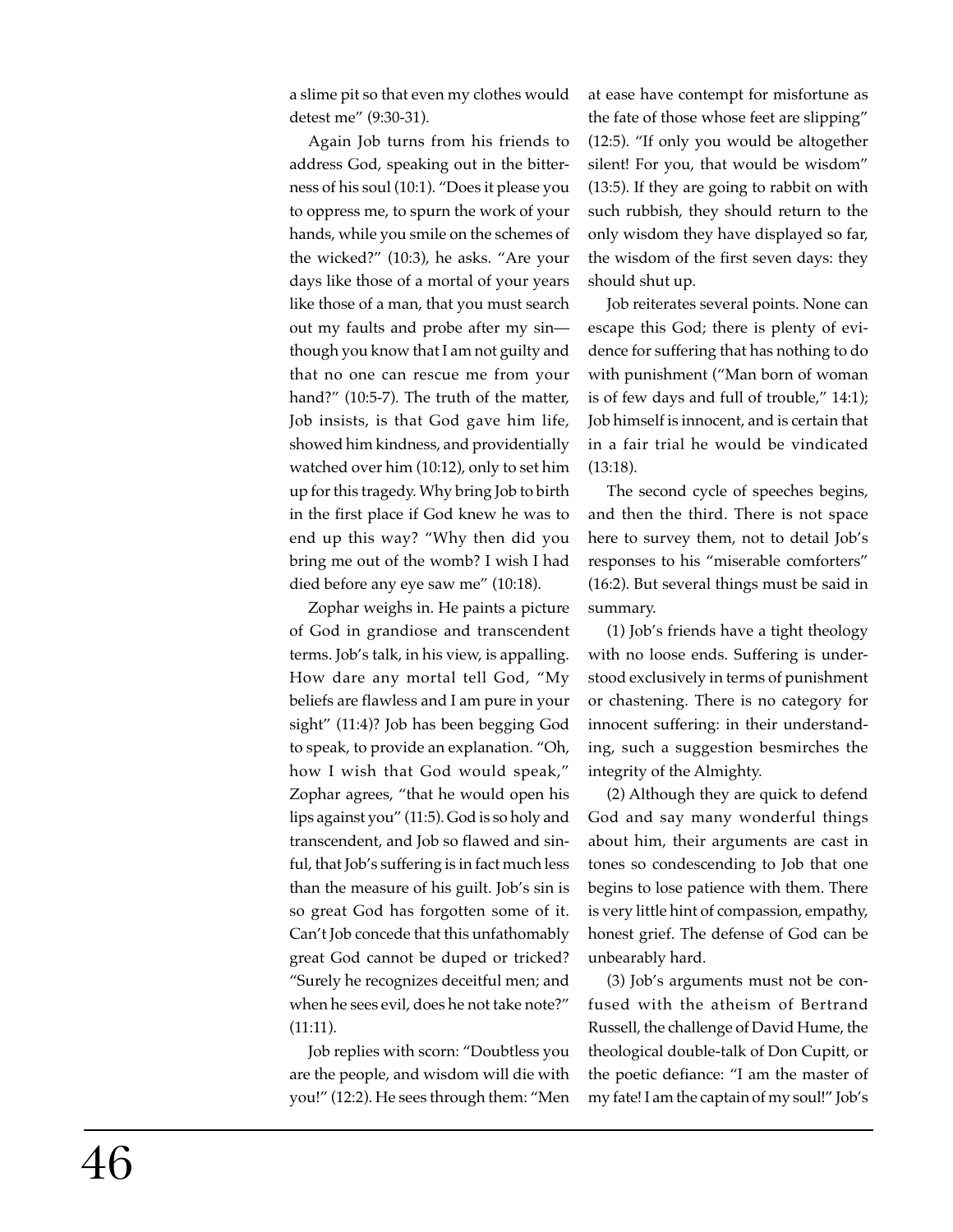speeches are the anguish of a man who knows God, who wants to know him better, who never once doubts the existence of God, who remains convinced, at bottom, of the justice of God—but who cannot make sense of these entrenched beliefs in the light of his own experience.

That is why, in the midst of his confusion and self-justification, Job utters some remarkably assured statements of faith. He is so sure of his case that he wishes he could find someone to arbitrate between himself and God (9:33-35). Of course, this is God's universe, so he can't; but the Christian cannot read these words without thinking of the mediatorial role of Jesus. Nor does Job become apostate: "Though he slay me, yet will I hope in him; I will surely defend my ways to his face. Indeed, this will turn out for my deliverance, for no godless man would dare come before him!" (13:15-16). He is so sure of ultimate vindication that he can say, "But [God] knows the way that I take; when he has tested me, I will come forth as gold" (23:10). However difficult the verses in 19:25-27 be translated, $3$  the least they affirm is that Job is absolutely confident in his final vindication—by God himself.

(4) The final lengthy speech of Job (26:1- 31:40) reiterates many of the themes already developed, but it reaches a new intensity of bitterness. Now Job is not satisfied with hints: he openly charges God with injustice, and he almost savagely defends his integrity: "As surely as God lives, who has denied me justice, the Almighty who has made me taste bitterness of soul, as long as I have life within me, the breath of God in my nostrils, my lips will not speak wickedness, and my tongue will utter no deceit. I will never admit you are in the right; till I die, I will

not deny my integrity. I will maintain my righteousness and never let go of it; my conscience will not reproach me as long as I live" (27:2-6). Chapters 29-31 are a moving recital of all the godly things that made up Job's life in the days before he was afflicted. They bear the most careful reading: would to God I could claim half so much. Job has been honest, generous, disciplined; he rescued the poor, helped the blind, comforted those who mourned; he made a covenant with his eyes "not to look lustfully at a girl" (31:1); he was host to countless strangers; he made sure he never rejoiced over the misfortune of another; he never trusted in his own wealth. He frankly feared God (31:23). And he is utterly determined to maintain that his own integrity totally precludes the possibility that his sufferings constitute punishment for sin. As far as he is concerned, confession of sin that he has not committed, just to satisfy his friends and perhaps win some sort of reprieve, would itself be sinful. His integrity is too important to him for that.

(5) Job is therefore not looking for a merely intellectual answer, a merely theological argument. He wants personal vindication by God himself. He wants God to appear and give an account of what He is doing. The drama does not concern an agnostic professor of philosophy; it concerns a man who knows God, who loves and fears God, and whose utter assurance of his own integrity drives him to long for a personal encounter with God that will not merely provide "answers" but will also vindicate the sufferer.

(6) It is important to glance ahead a little. The "three men stopped answering Job, because he was righteous in his own eyes" (32:1). They were at an impasse: they could make sense of his suffering only by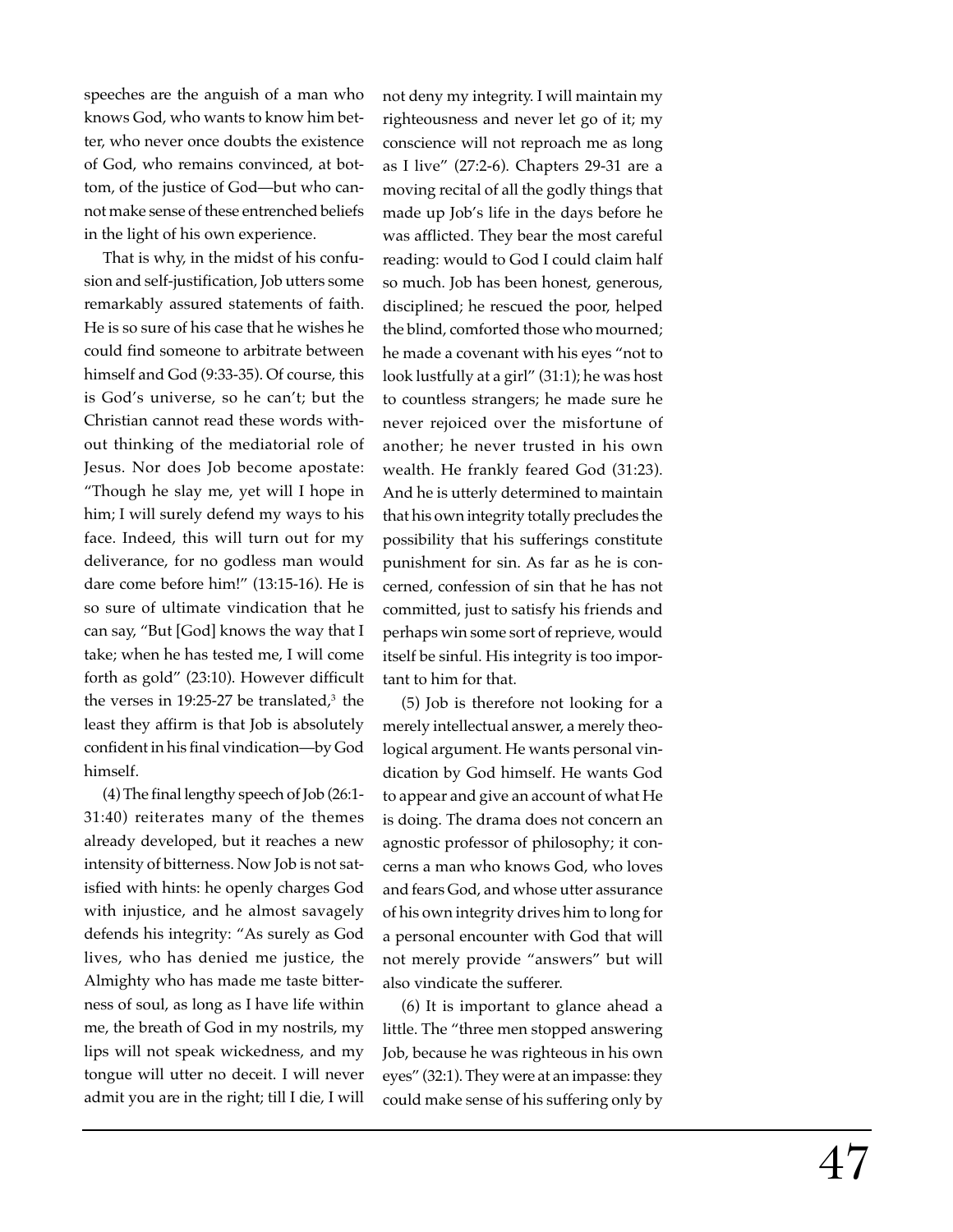insisting on his guilt, and he kept insisting on his innocence. But God, after disclosing himself to Job, says to Eliphaz, "I am angry with you and your two friends, because you have not spoken of me what is right, as my servant Job has" (42:7). Indeed, Job must offer sacrifice and pray for them.

This is remarkable. The three miserable comforters thought they were defending God, and he charges them with saying the wrong things about him. Job defends his own integrity so virulently that he steps over the line now and then and actually charges God with injustice, yet God insists that his servant Job has spoken what is right. Of course, this does not mean that Job's speeches have been entirely without fault. As we shall see, God charges Job with darkening His counsel "with words without knowledge" (38:2). In the last section of this chapter I shall explore more fully in which ways Job is right and his three friends are wrong. But under any reading of God's vindication of Job's discourses, room is made for innocent suffering; a simple theory of retributive justice—punishment proportionate to sin—is inadequate to explain some of the hard cases.

### **Job and Elihu (Job 32-37)**

Chapters 32-37 are among the most interesting, and the most difficult, in the book. They start off by raising our expectations. Elihu, not mentioned until this point, has kept his peace throughout the debate, because the other participants are older than he: custom demanded that age take precedence. But now they fall silent, and Elihu, whose wrath has been stoked by the debate, declares himself angry with both Job and his three friends. He is angry with the three friends, "because they had found no way to refute Job "for justifying himself rather than God" (32:2). And so his lengthy contribution begins.

The remarkable thing about Elihu's speech is that at the end of the book it is neither praised nor condemned. Some think it adds little, that it simply reiterates the sentiments of the three miserable comforters (e.g., 34:11), and therefore that he *ought* to be condemned if they are. Some conclude that these chapters must therefore have been added by a later editor.

But a more sympathetic reading of Elihu teases out his contribution, and shows how this young man avoids the opposing pitfalls into which both Job and his comforters have fallen. Perhaps one of the reasons why Elihu does not get a very sympathetic reading in some circles is that he is patently an arrogant and pretentious young man. Probably he is a great wise man in the making, but still far too full of himself and too certain of his opinions. Nevertheless, his main themes prepare the way for the central thrusts of the answer that God himself ultimately gives. If he is not praised, it is because his contribution is eclipsed by what God himself says; if he is not criticized, it is because he says nothing amiss.

We may summarize his argument this way:

(1) Elihu begins with a rather lengthy apology for speaking to his seniors (32:6- 22). Among the factors that compel him to speak is his conviction (as he says to Job's three friends), that "not one of you has proved Job wrong; none of you has answered his arguments" (32:12). This does not mean he thinks Job is entirely right, as we shall see; but Elihu has carefully distanced himself from the theology of the "miserable comforters."

(2) When Elihu turns to Job, he first rebukes him for impugning God's justice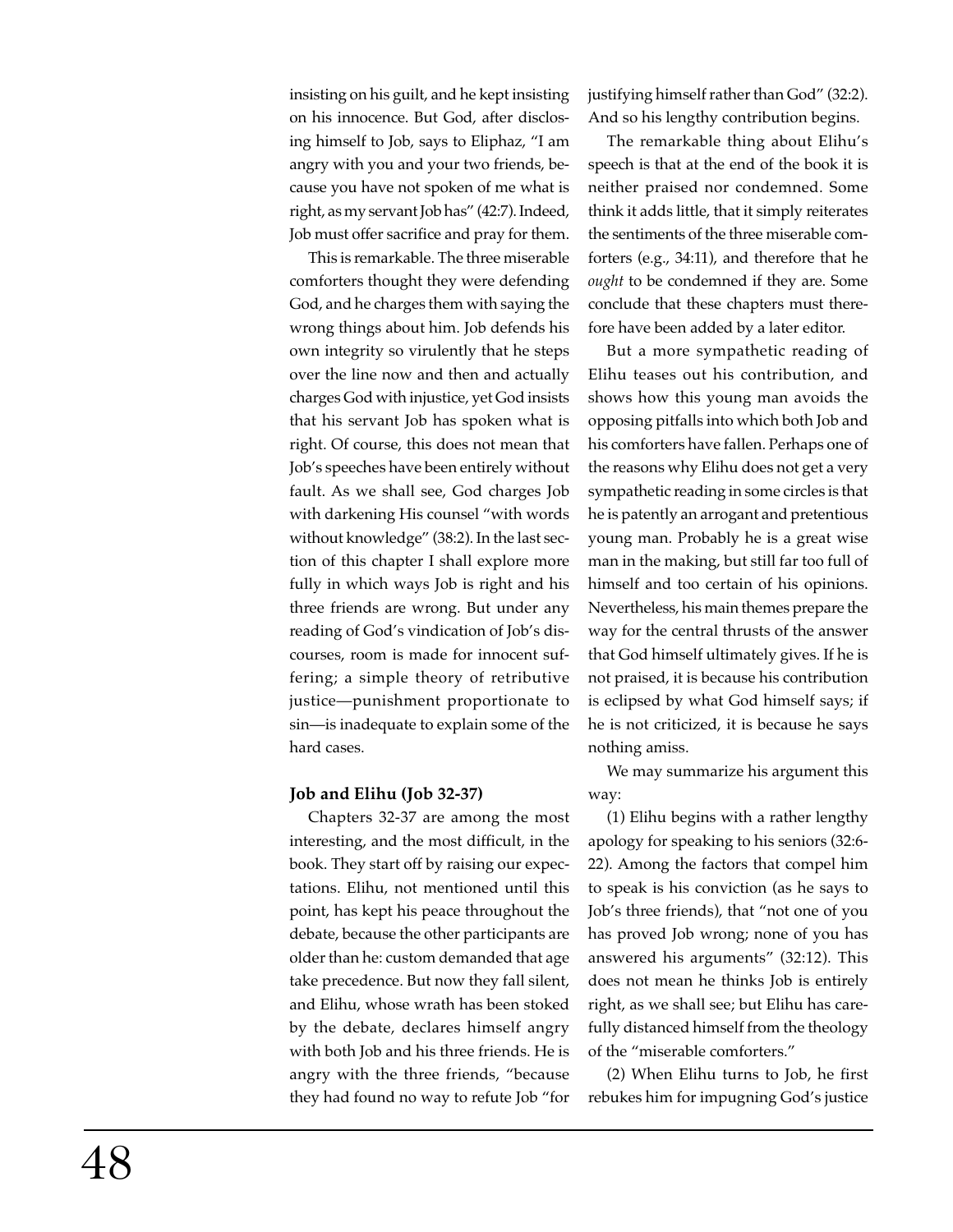(33:8ff.). Job may be innocent (Elihu will come to that in due course), but that does not give him the right to charge God with injustice. There is a sense in which Job himself has been snookered by a simplistic doctrine of mathematically precise retribution. The major difference between Job and his three friends is not their underlying views of retribution, but their views of Job's guilt or innocence. Because Job is convinced he is innocent, he is prepared to skirt the view that God himself is guilty. Elihu will not have it: "But I tell you, in this you are not right" (33:12).

The first reason why Job is not right is that "God is greater than man" (33:12). By this Elihu does not mean to say that greatness provides an excuse for wrongdoing, but that God may well have some purposes and perspectives in mind of which Job knows nothing. However much Job insists he is innocent, he must therefore put a guard on his tongue and refrain from making God guilty.

(3) The second thing Elihu says to Job is that God speaks more often and in more ways than Job acknowledges. "Why do you complain to him that he answers none of man's words?" (33:13). The truth of the matter, Elihu insists, is that "God does speak—now one way, now another though man may not perceive it" (33:14). He speaks in revelation: in dreams and visions (33:15-18). *But God may also speak in the language of pain* (33:19ff.). This is an advance on the argument between Job and his friends. Here is a chastening use of suffering that may be independent of some particular sin. Its purpose may be preventative: it can stop a person from slithering down the slope to destruction.

(4) In chapter 34, Elihu is so concerned to defend the justice of God that his rhetoric becomes a little overheated. On the positive side, Elihu is determined to stop Job from charging God with injustice. The proper response to suffering is to accept it: God cannot possibly do wrong. By speaking the way he has, Job has added rebellion to his sin (34:37); "scornfully he claps his hands among us and multiplies his words against God."

If Elihu is at times dangerously close to siding with the three miserable comforters, it is here. Certainly he has not empathetically entered into Job's suffering, or tried to fathom the anguish that leads Job to defend his integrity in such extravagant terms. But Elihu is right to defend the justice of God, and he has advanced the discussion by suggesting that Job's greatest sin may not be something he said or did *before* the suffering started, but the rebellion he is displaying *in* the suffering. Even so, that does not explain the genesis of the suffering. It may, however, prepare Job to be a little more attentive to listen to God when God finally does speak.

In chapter 35, Elihu expressly disavows that Job is innocent. But unlike Eliphaz (22:5-9), he does not compose a list of sins Job must have committed, but challenges Job's fundamental presumption. To take but one example: Job assumes that when people are oppressed they cry to God for help, and charges that God does not answer. Not so, insists Elihu: one is far more likely to find people crying out "under a load of oppression" and vaguely pleading "for relief from the arm of the powerful" (35:9), *but still not praying.* They want relief, but do not turn to God and pray. They cry for freedom, "[but] no one says, 'Where is God my Maker … ?'" (35:10). God does not listen to such empty pleas (35:13). What makes Job think, then, that God will answer him when the assumption underlying his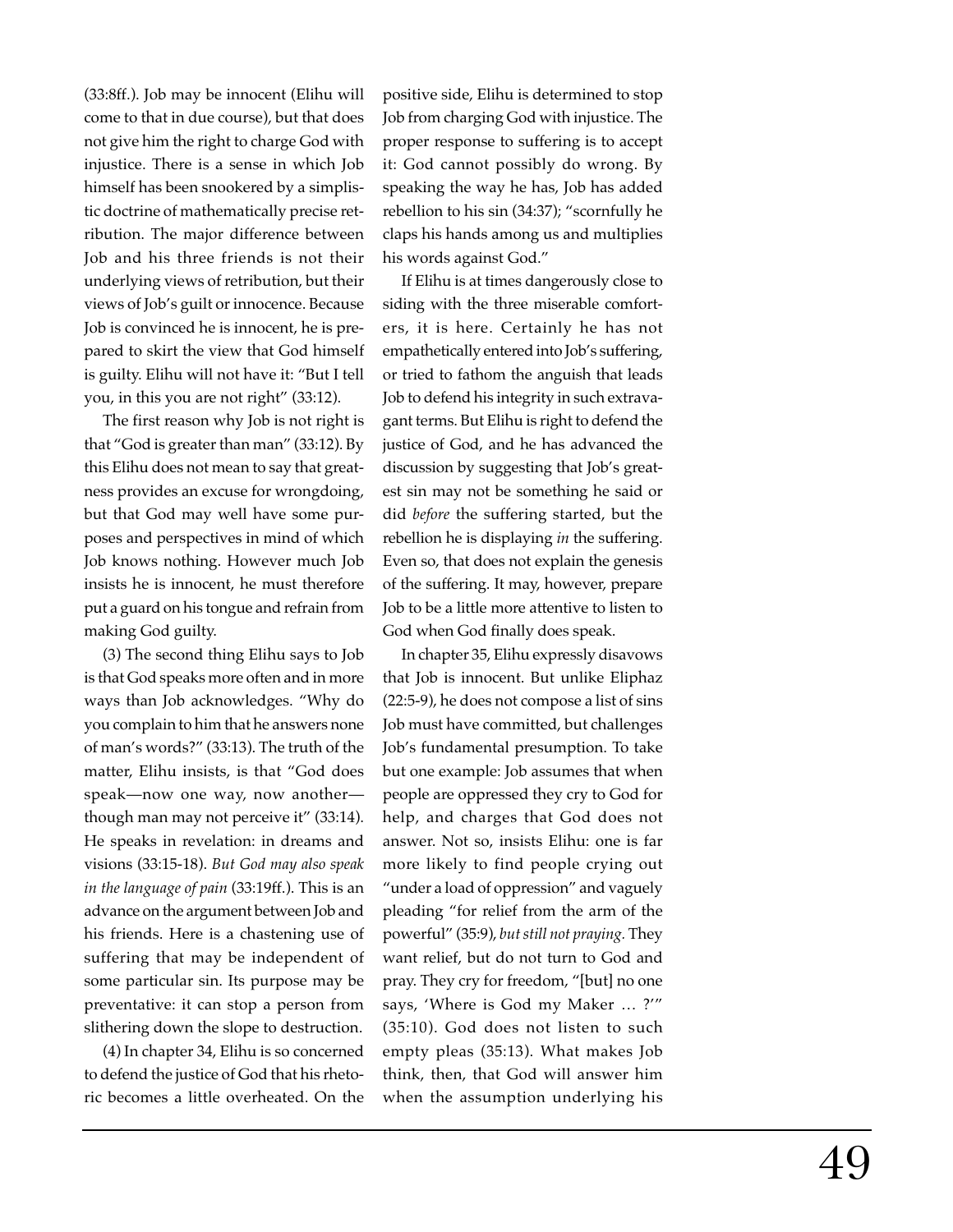entire approach to God is that God owes him an answer, and may well be guilty of injustice (35:14-16)?

(5) In the last two chapters devoted to Elihu (chaps. 36-37), several themes come together, and Elihu begins to appear in more compassionate guise. The burden of the passage is this: whatever else may be said about the problem of evil and suffering, the justice of God must be the "given": "I will ascribe justice to my Maker," Elihu pledges (36:3). But God is not malicious. He does care for his people. Therefore the proper response to suffering we cannot fathom is faith and perseverance; the response to avoid bitterness (for it is the godless who harbor resentment, 36:13). Job is in danger here: "Beware of turning to evil, which you seem to prefer to affliction" (36:21)—that is, Job must not turn to evil as a way of alleviating his suffering. Be patient, Elihu is saying, "those who suffer [God] delivers in [lit. through] their suffering; he speaks to them in their affliction. He is wooing you from the jaws of distress to a spacious place free from restriction, to the comfort of your table laden with choice food" (36:15-16). Be patient; it is better to be a chastened saint than a carefree sinner.

# **Job and God (Job 38:1-42:6)**

Finally God himself speaks, answering Job out of the storm (chaps. 38-41). "Who is this that darkens my counsel with words without knowledge? Brace yourself like a man; I will question you, and you shall answer me" (38:2-3). There follows question after question, each designed to remind Job of the kinds of thing he cannot do, and that only God can. "Where were you when I laid the earth's foundation? Tell me, if you understand" (38:4). "Have you ever given orders to the morning, or shown the dawn its place … ?" (38:12). "Have you entered the storehouses of the snow or seen the storehouses of the hail, which I reserve for times of trouble, for days of war and battle?" (38:22-23). "Can you bind the beautiful Pleiades? Can you loose the cords of Orion? Can you bring forth the constellations in their seasons or lead out the Bear with its cubs?" (38:31-32). "Do you hunt the prey for the lioness and satisfy the hunger of the lions when they crouch in their dens or lie in wait in a thicket? Who provides food for the raven when its young cry out to God and wander about for lack of food?" (38:39-41). God then goes on to describe some of the more spectacular features of the mountain goat, the wild donkey, the ox, the ostrich, the horse, the hawk, the eagle. "Will the one who contends with the Almighty correct him? Let him who accuses God answer him!" (40:2).

Job had wanted an interview with the Almighty. He had, as it were, sworn an affidavit demanding that the Almighty appear and put his indictment in writing (31:35). But God's defense wasn't quite what Job had in mind. At the first pause, Job answers, "I am unworthy—how can I reply to you? I put my hand over my mouth. I spoke once, but I have no answer—twice, but I will say no more"  $(40:4-5)$ .

But God hasn't finished yet. "Brace yourself like a man; I will question you, and you shall answer me" (40:7). Then come the most blistering questions: "Would you discredit my justice? Would you condemn me to justify yourself? Do you have an arm like God's, and can your voice thunder like his? Then adorn yourself with glory and splendor, and clothe yourself in honor and majesty. Unleash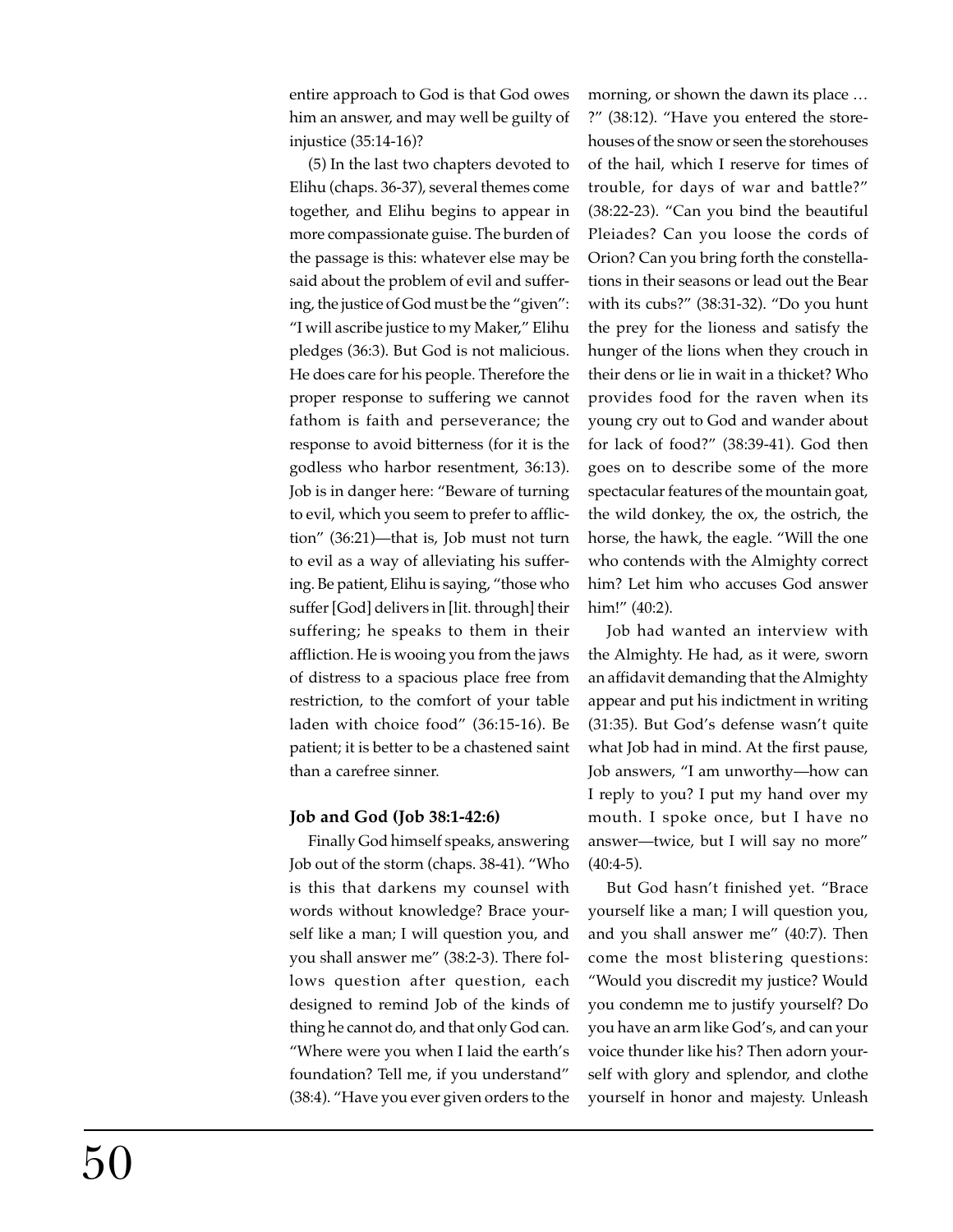the fury of your wrath, look at every proud man and bring him low, look at every proud man and humble him, crush the wicked where they stand. Bury them all in the dust together; shroud their faces in the grave. Then I myself will admit to you that your own right hand can save you" (40:8-14).

It is important to recognize that God does not here charge Job with sins that have brought on his suffering. He does not respond to the "whys" of Job's suffering, nor does he challenge Job's defense of his own integrity. The reason he calls Job on the carpet is not because of Job's justification of himself, but because of Job's willingness to condemn God in order to justify himself. In other words, God does not here "answer" Job's questions about the problem of evil and suffering, *but he makes it unambiguously clear what answers are not acceptable in God's universe.*

The rest of chapter 40 and all of chapter 41 find God asking more rhetorical questions. Can Job capture and subdue the behemoth (40:15ff.) and leviathan (41:1ff.)? These two beasts may be the hippopotamus and the crocodile, respectively, but they probably also represent primordial cosmic powers that sometimes break out against God. The argument, then, is that if Job is to charge God with injustice, he must do so from the secure stance of his own superior justice; and if he cannot subdue these beasts, let alone the cosmic forces they represent, he does not enjoy such a stance, and is therefore displaying extraordinary arrogance to call God's justice into question.

Job's response must be quoted in full (42:2-6), along with two or three explanatory asides: "I know that you can do all things," Job tells God, "no plan of yours can be thwarted. You asked, 'Who is this

that obscures my counsel without knowledge?' [38:2]. Surely I spoke of things I did not understand, things too wonderful for me to know. You said, 'Listen now, and I will speak; I will question you, and you shall answer me' [38:3; 40:7]. My ears had heard of you but now my eyes have seen you [i.e., Job has come to have a far clearer understanding of God than he had before]. Therefore I despise myself and repent in dust and ashes."

What shall we make of this exchange between God and Job? Many doubtful interpretations have been put forward by various writers. Because God refers to so many natural phenomena, one writer argues that a major purpose of God's speech is to tell Job that the beauty of the world must become for him an anodyne to human suffering, a kind of aesthetic aspirin. When one basks in the world's beauty, one's problems become petty, "because they dissolve within the larger plan" of the harmony of the universe.4 But to someone suffering intensely, the beauty of the world can just as easily become a brutal contrast that actually intensifies the suffering. Worse, it does not dissolve pain; rather, it is in danger of "dissolving" the sufferer in some kind of pantheistic sense of the fitness of things. This is surely a massive misunderstanding of God's response. Not once does God minimize the reality of Job's suffering.

Others, such as George Bernard Shaw, simply mock God's answer. Job wants an answer as to why he is suffering, and the best that God can do is brag about making snowflakes and crocodiles. A contemporary author like Elie Wiesel, writing in the aftermath of the Holocaust, holds that Job should have pressed God further. Doubtless Job needed to repent of his attitude, but he still should have pressed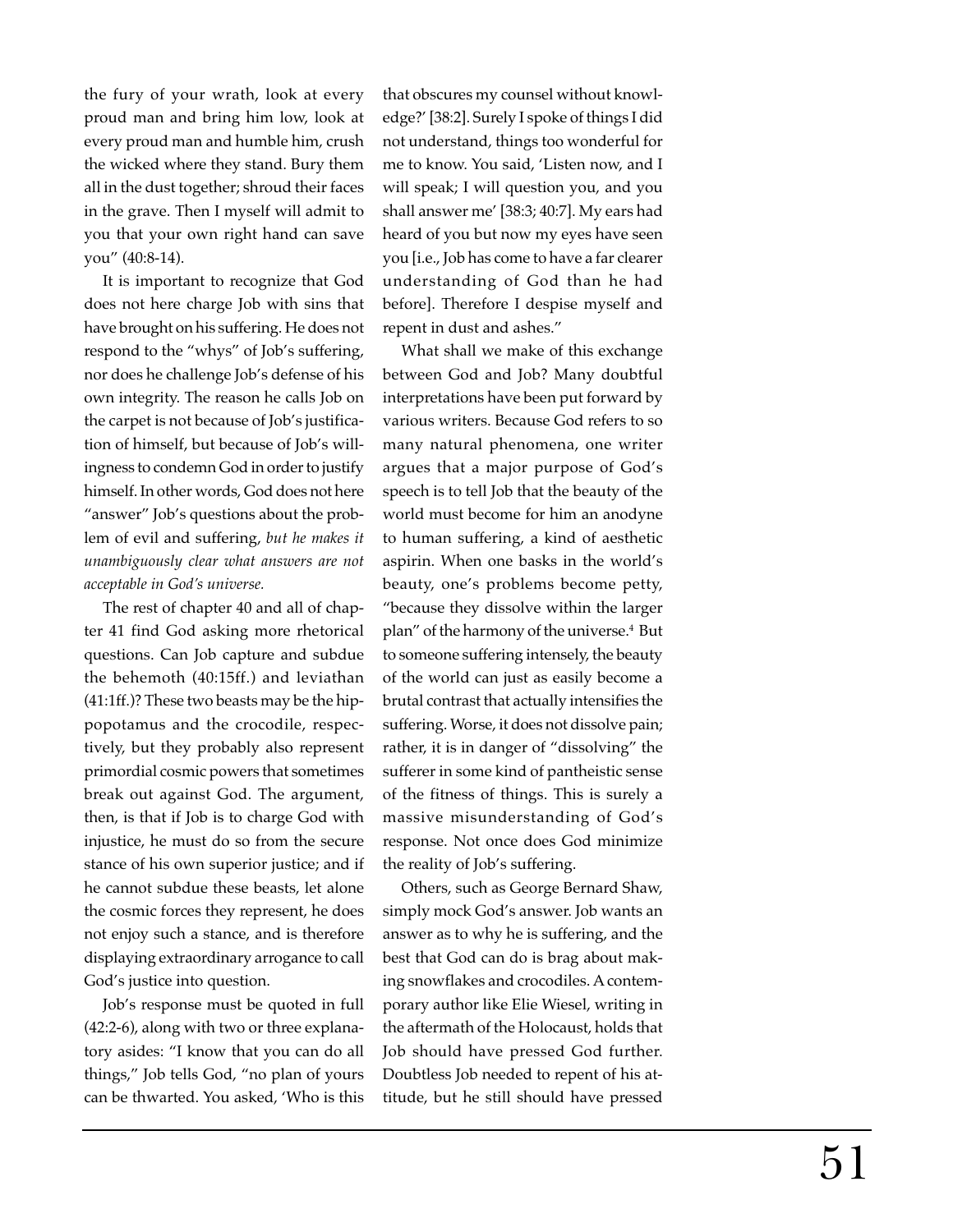God for an answer: Why do the righteous suffer?

Both of these approaches misunderstand the book rather badly. They have this in common: they assume that everything that takes place in God's universe *ought* to be explained to us. They assume that God owes us an explanation, that there cannot possibly be any good reason for God not to tell us everything we want to know immediately. They assume that God Almighty should be more interested in giving us explanations than in being worshiped and trusted.

The burden of God's response to Job is twofold. The first emphasis we have already noted: Job has "darkened God's counsel" by trying to justify himself at the expense of condemning God; and Job is in no position to do that. "God's speeches show Job that his lowly station point was not the appropriate place from which to judge whether cosmic orders were sufficiently askew to justify the declaration 'let there be darkness.'"5 The second emphasis is implicit: if there are so many things that Job does not understand, why should he so petulantly and persistently demand that he understand his own suffering? *There are some things you will not understand, for you are not God.*

That is why Job's answer is so appropriate. He does not say, "Ah, at last I understand!" but rather, "I repent." He does not repent of sins that have allegedly brought on the suffering; he repents of his arrogance in impugning God's justice, he repents of his attitude whereby he simply demands an answer, as if such were owed him. He repents of not having known God better: "My ears had heard of you but now my eyes have seen you. Therefore … I repent" (42:5-6).

To those who do not know God, to

those who insist on being God, this outcome will never suffice. Those who do not know God come in time to recognize that it is better to know God and to trust God than to claim the rights of God.

Job teaches us that, at least in this world, there will always remain some mysteries to suffering. He also teaches us to exercise faith—not blind, thoughtless submission to an impersonal status quo, but faith in the God who has graciously revealed himself to us.

#### **Job's Happy Ending (Job 42:7-16)**

These verses may be divided into two parts. The first, which we have already glanced at, reports God's wrath with Eliphaz and his two friends for not speaking of God what was right, as Job did (42:7-8). They are required to offer sacrifice to God, and Job, whom they have despised and abused, must pray for them, for God will accept his prayers for them (and, by implication, not their own!).

In the second part (vv. 10-17), after Job prays for his friends, the Lord makes him prosperous again. His siblings and acquaintances gather around him and provide gifts, presumably to help him start up again. He sires another family, seven more sons and three more daughters, and gains herds twice the size of what he had before. No women were more beautiful than his daughters, and Job left them an inheritance along with their brothers—further evidence of Job's compassionate and enlightened treatment of those traditionally squeezed to the periphery of life (cf. chap. 31). He lived to a ripe old age, seeing his children and their children to the fourth generation. Eventually he died, "old and full of years"—an epitaph reserved for the choicest or most favored of God's servants (Abraham [Gen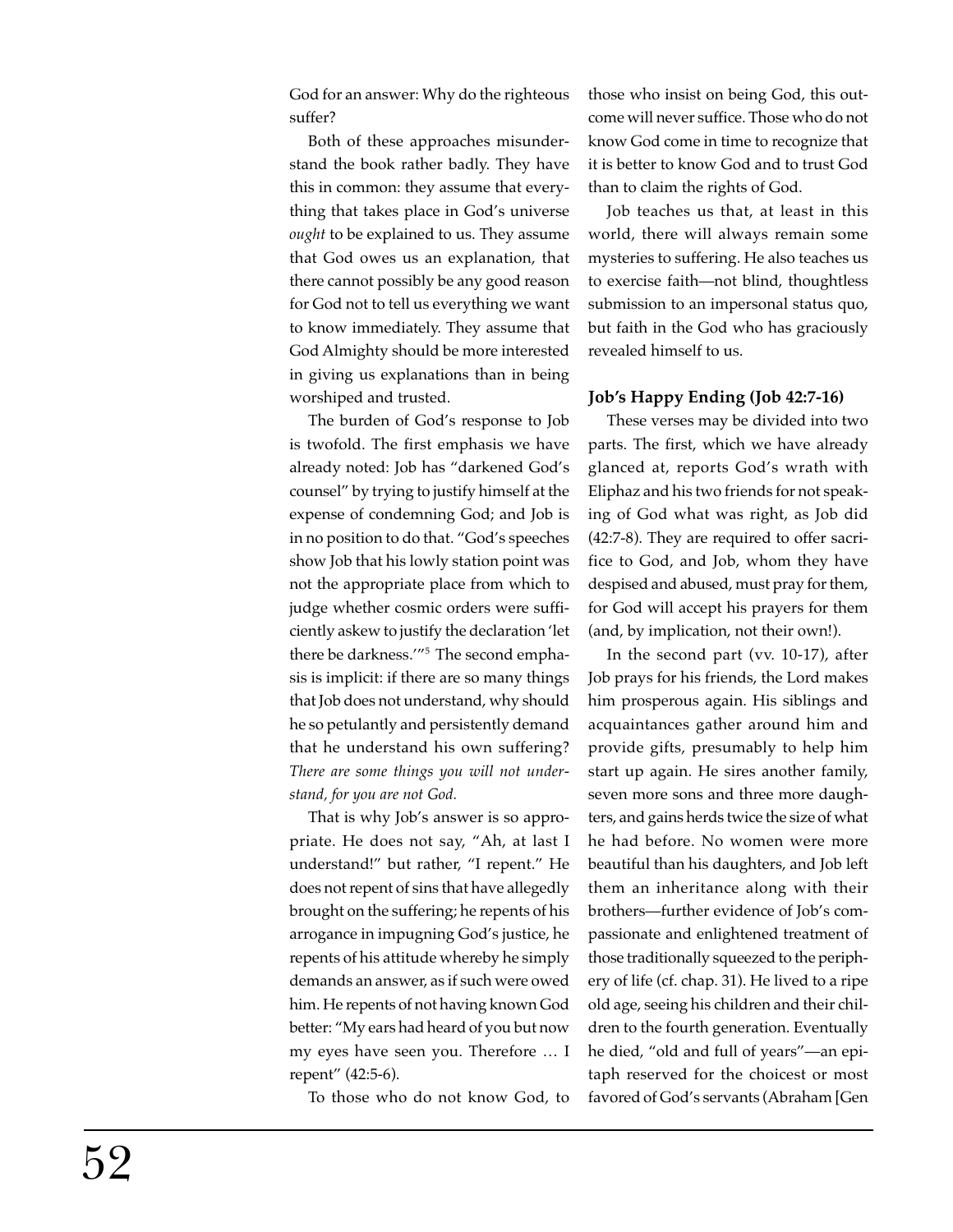25:8], Isaac [Gen 35:29], David [1 Chron 29:28], and Jehoiada the priest [2 Chron 24:15]).

If some critics are displeased with God's answer to Job out of the storm, even more are incensed by this "happy ending." The story, they argue should have ended with Job's repentance. Whether he was restored is irrelevant; in any case it is untrue to the experience of many, who suffer at length without reprieve. To end the story this way makes the doctrine of retribution basically right after all. The conclusion is therefore anticlimactic at best, contradictory at worst.

This is, I think, a shallow reading of the text. Perhaps the following reflections will help unpack the purpose of this conclusion a little:

(1) We must beware of our own biases. One of the reasons why many people are dissatisfied with this ending is because in the contemporary literary world ambiguity in moral questions is universally revered, while moral certainty is almost as universally despised. The modern mood enjoys novels and plays where the rights and wrongs get confused, where every decision is a mixture of right and wrong, truth and error, where heroes and antiheroes reverse their roles.

Why this infatuation with ambiguity? It is regarded as more mature. Clear-cut answers are written off as immature. The pluralism of our age delights in moral ambiguity—but only as long as it costs nothing. Devotion to contemporary moral ambiguity is extraordinarily self-centered. It demands freedom from God so that it can do whatever it wants. But when the suffering starts the same self-centered focus on *my* world and *my* interests, rather ironically, wants God to provide answers of sparkling clarity.

(2) Throughout his excruciating suffering, Job has demonstrated that he serves the Lord out of a pure heart. True, he has said some stupid things and has been rebuked; but at no point does he simply curse God and turn his back on Him. Even his demand that God present himself before Job and give an answer is the cry of the believer seeking to find out what on earth God is doing. Even while sitting in the ashpit, Job trusts God enough to express extraordinary confidence in him, and for no ulterior motive.

In that sense, God has won his wager with the devil. Job may utter words that darken God's counsel, but he does not lose his integrity or abandon his God. Is it therefore surprising that there should be full reconciliation between God and Job? And if the wager has been won, is there any reason for Job's afflictions to continue?

(3) No matter how happy the ending, nothing can remove the suffering itself. The losses Job faced would always be with him. A happy ending is better than a miserable one, but it does not transform the suffering he endured into something less than suffering. A survivor of the Holocaust has not suffered less because he ultimately settles into a comfortable life in Los Angeles.

(4) The Book of Job has no interest in praising mystery without restraint. All biblical writers insist that to fear the Lord ultimately leads to abundant life. If this were not so, to fear the Lord would be stupid and masochistic. The book does not disown all forms of retribution; rather, it disowns simplistic, mathematically precise, and instant application of the doctrine of retribution. It categorically rejects any formula that affirms that the righteous always prosper and the wicked are always destroyed. There may be other reasons for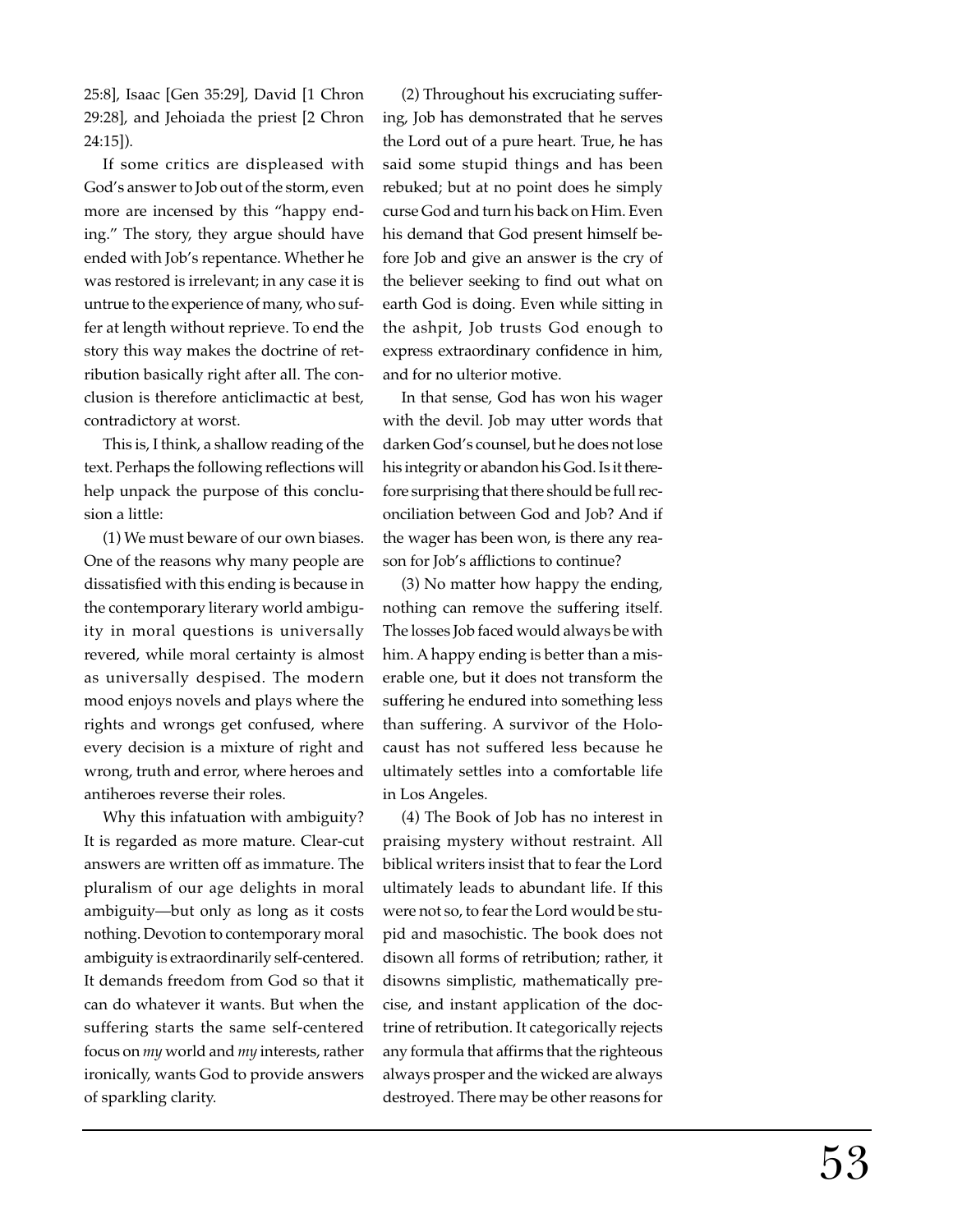suffering; rewards (of blessing or of destruction) may be long delayed; knowledge of God is its own reward.

Job still does not have all the answers; he still knows nothing about the wager between God and Satan. He must simply trust God that something far greater was at stake than his own personal happiness. But he has stopped hinting that God is unjust; he has come to know God better; and he enjoys the Lord's favor in rich abundance once again.

(5) The blessings that Job experiences at the end are not cast as rewards that he has earned by his faithfulness under suffering. The epilogue simply describes the blessings as the Lord's free gift. The Lord is not nasty or capricious. He may for various reasons withdraw his favor, but his love endures forever.

In that sense, the epilogue is the Old Testament equivalent to the New Testament anticipation of a new heaven and a new earth. God is just, and will be seen to be just. This does *not* smuggle mathematical retribution in through the back door. Rather, it is to return, in another form, to the conclusion of chapter 8 of this book.

(6) Although I have repeatedly spoken of God entering into a wager with Satan, or winning his wager with Satan, I have done so to try to capture the scene in the first chapter. But there is a danger in such language: it may sound as if God is capricious. He plays with the lives of his creatures so that he can win a bet.

Clearly that is not true. The challenge to Satan is not a game; nor is the outcome, in God's mind, obscure. Nothing in the book tells us *why* God did this. The solemnity and majesty of God's response to Job not only mask God's purposes in mystery, but presuppose they are serious and deep, not flighty or frivolous.

Nevertheless, the wager with Satan is in certain ways congruent with other biblical themes. God's concern for the salvation of men and women is part of a larger, cosmic struggle between God and Satan, in which the outcome is certain while the struggle is horrible. This is one way of placing the human dimensions of redemption and judgment in a much larger framework than what we usually perceive.

(7) We are perhaps better situated now to understand precisely why God says that his servant Job spoke of him "what was right," while the three miserable comforters did not. True, Job is rebuked for darkening the Lord's counsel: he became guilty of an arrogance that dared to demand that God give an account of his actions. But Job has been genuinely groping for the truth, and has not allowed glib answers to deter him. He denies neither God's sovereignty nor (at least in most of his statements!) God's justice. Above all, so far as the wager between God and Satan is concerned, Job passes with flying colors; he never turns his back on God.

Contrast the three friends. Although they are trying to defend God, their reductionistic theology ends up offering Job a temptation: to confess sins that weren't there, in order to try to retrieve his prosperity. If Job had succumbed, it would have meant that Job cared more for prosperity than for his integrity or for the Lord himself; and the Lord would have lost his wager. Their counsel, if followed, would have actually led Job *away* from the Lord; Job would have been reduced to being yet one more person interested in seeking God for merely personal gain.

This is, at the end of the day, the ultimate test of our knowledge of God. Is it robust enough that, when faced with excruciating adversity, it may prompt us